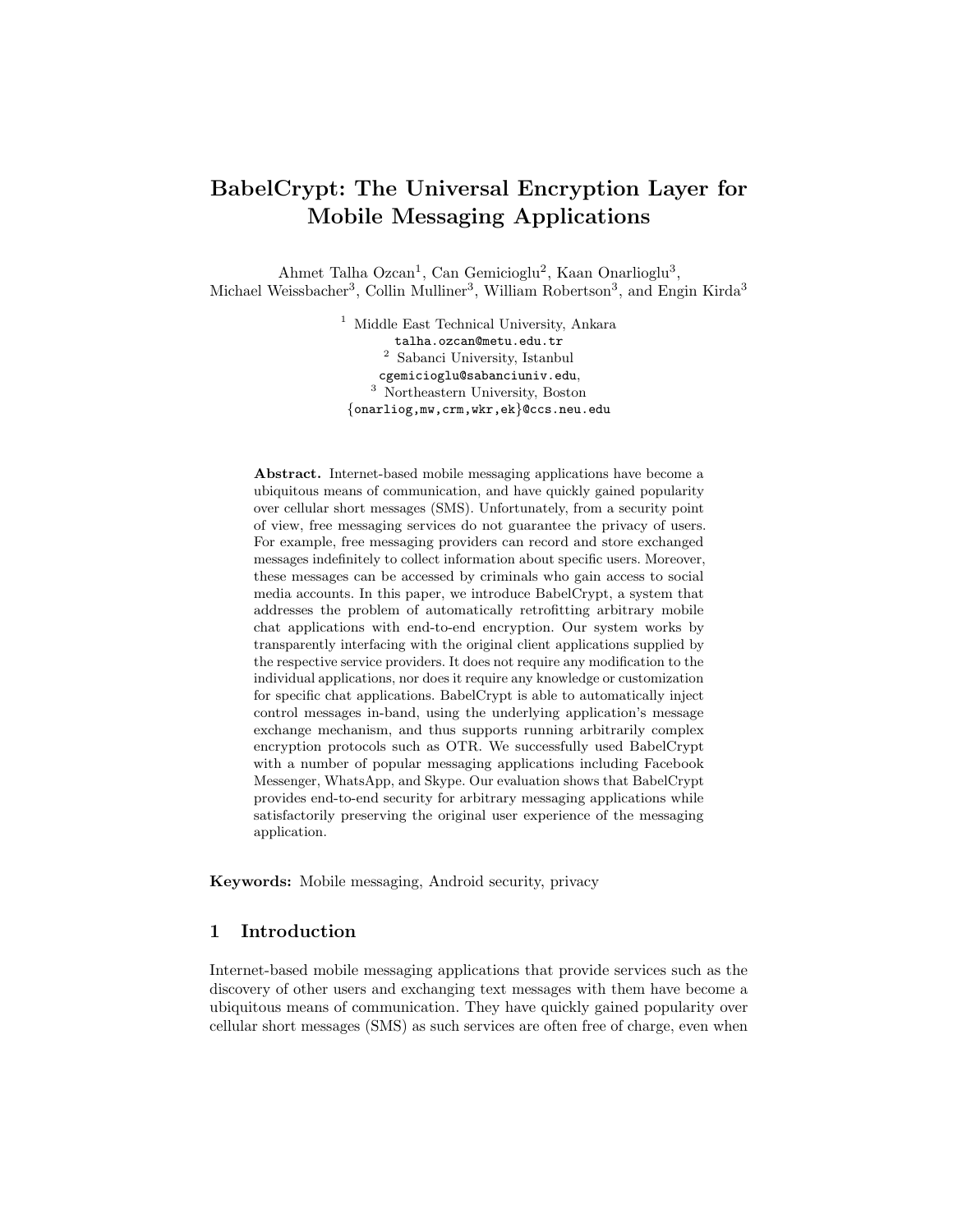roaming and switching to a different cellular network operator, and are available anywhere Internet connectivity is available.

Internet-based mobile messaging has also experienced huge growth in recent years due to the availability of inexpensive smartphones and tablets. The strong ties between text communication and smartphones become even more apparent when one considers that popular services (e.g., WhatsApp and Viber) only provide client software for smartphones and tablets. Today, many online social media services such as Facebook, Microsoft, Google, and Yahoo have followed the trend and are providing their own text-based communication service. Furthermore, a large number of video and voice communication services such as Skype and Viber are also providing chat-style text messaging features.

Unfortunately, there are also significant downsides of these free and always available communication services from a security point of view; in particular, user privacy suffers. While the underlying communication can easily be secured against eavesdropping by utilizing TLS, the service provider has full, unfettered access to every message exchanged through their infrastructure. Service providers can (ab)use this power to record and store exchanged messages indefinitely; for example, to collect information about specific users and serve them targeted ads [7]. Moreover, these messages can be accessed by rogue employees of the service provider, or criminals who gain access to social media accounts. Service providers can also be subpoenaed to hand over the stored data to government and law enforcement agencies that request access to a user's communication logs.

So far, there have been several attempts to secure Internet-based mobile communication. For instance, users of certain chat clients can install and use encryption plugins such as Off-the-Record (OTR) [9] to protect their privacy. However, these chat clients support only a limited set of communication protocols. In addition, many messaging services (e.g., Skype and Viber) use custom protocols that constantly evolve, forcing the user to update the chat client frequently, thus cutting out the development of third-party clients or plugins that support message encryption. Notably, recent research has proposed Mimesis Aegis [12], a system that addresses this problem by interposing a conceptual encryption layer between software and the users interacting with them. However, this approach requires development of specific logic for each chat client supported, and does not support automatic injection of messages into the communication channel, rendering it unable to support cryptographic protocols that involve, for instance, key exchange.

In this paper, we introduce BabelCrypt, a system that addresses the problem of retrofitting arbitrary mobile chat applications with end-to-end encryption. Our system works by transparently interfacing with the original client applications supplied by the respective service providers. It does not require any modification to the individual applications, nor does it require any knowledge or customization for specific chat applications. A significant advantage of BabelCrypt over comparable solutions is that it is also able to automatically inject control messages inband, using the underlying application's message exchange mechanism, and thus supports running arbitrarily complex encryption protocols such as OTR.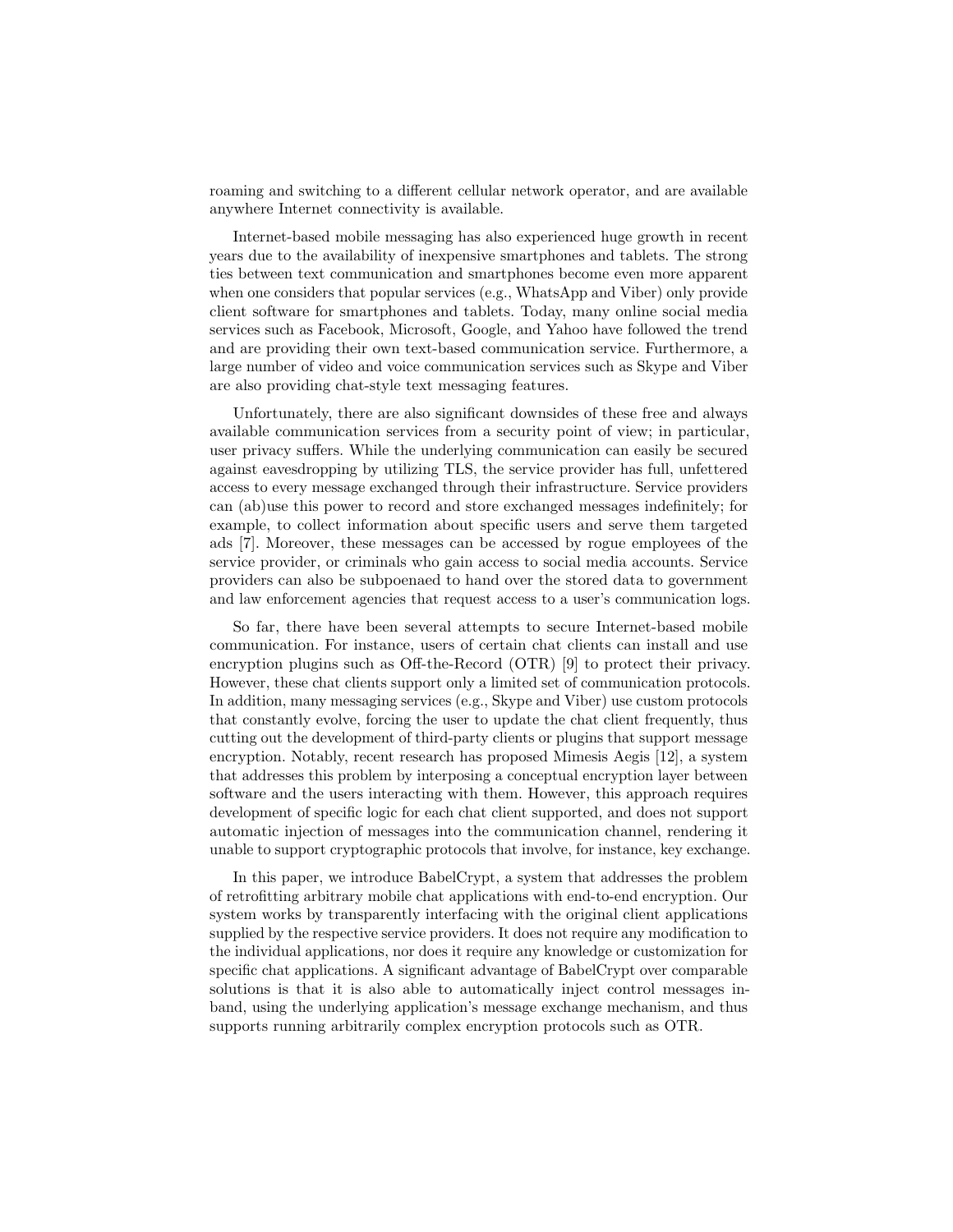BabelCrypt consists of two core components: an encrypting keyboard that transparently secures messages typed into the application by a user, and a decrypting display overlay that automatically analyzes the GUI of the chat application in real-time and adapts its appearance to mimic that of the underlying application. As a result, users interact with BabelCrypt in the exact same way they would with the original application. We show in Section 6 that BabelCrypt does not have a significant detrimental impact on the user experience and is easy to use, while providing transparent end-to-end encryption for the exchanged messages.

We implemented BabelCrypt for the popular Android platform. Our prototype implementation works on any Android device that runs Android version 4.x or later, and does not require any modification to the phone or superuser access to the operating system.

The main contributions of this paper are the following:

- We introduce BabelCrypt, a system for application-independent end-to-end encryption for Internet-based mobile text messaging. Our system protects messages against access by the messaging service providers.
- We show that BabelCrypt works by interfacing with the target chat application in the same way a user would, in a transparent manner, and does not significantly detract from the original user experience. BabelCrypt supports arbitrary chat applications, and does not require modification to or previous knowledge of individual applications. When using shared passwords for encryption, BabelCrypt does not require any setup procedure.
- We propose a technique for automatically injecting messages into the underlying chat application's message exchange system, enabling BabelCrypt to run cryptographic protocols such as OTR. In this mode, BabelCrypt only requires a simple one-time initialization routine per-installed application, only requiring the user to perform two clicks on the screen.
- We evaluate BabelCrypt using a wide range of text-based communication applications to demonstrate its generic applicability, performance, and usability.

## 2 Threat Model & Motivation

BabelCrypt aims to protect the confidentiality of communication between users of text-based online communication services in a transparent manner, without requiring drastic changes to the user experience or additional development effort. The threat model we consider for this work is divided into four distinct scenarios described below.

In the first scenario, we assume that the communication between the messaging application on the smartphone and the service provider can be intercepted and eavesdropped on by an attacker. This scenario covers possible mistakes in the usage of cryptographic primitives, which have been documented in previous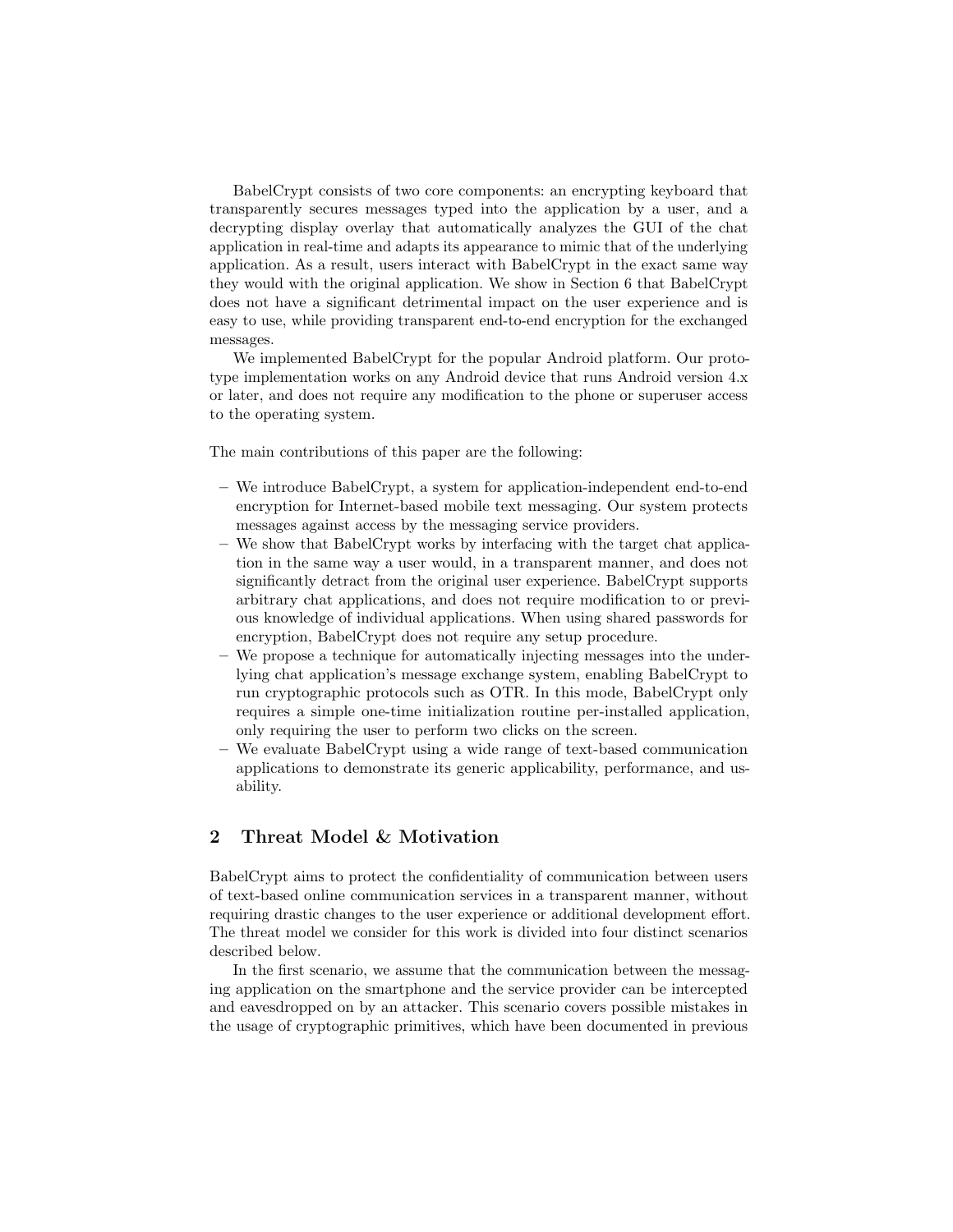work [6]. For example, the application may fail to use transport layer encryption such as TLS for sensitive messages; otherwise, the application's use of cryptography might be implemented in an unsafe way that allows man-in-the-middle attacks.

The second scenario involves malicious communication service providers – that is, service providers that are benign, but that employ a business model based on monetizing information collected from their users. In our threat model, we assume that service providers have access to, and may record, all communication carried out through their infrastructure. They may access and use this information at any time, for example, to deliver targeted advertisements to their users. In addition, they may disclose the collected records to other entities, for instance, through company acquisitions or mergers, or to government and law enforcement agencies through subpoenas.

In the next scenario, we assume that user accounts may be compromised by an attacker. Chat services typically record conversations on the user's device or on their servers to provide conversation history and to implement a seamless handover between different devices owned by the same user. Therefore, an attacker can access entire conversation histories through compromised user credentials or stolen devices.

In the final scenario, we assume that third-party code embedded inside chat clients may freely intercept user communication. This might be due to malicious third-party code inclusion exploits, or implemented for benign purposes by the application developer – for example, to include advertisement libraries that scan for keywords and display targeted advertisements.

In all above scenarios, BabelCrypt aims to prevent inadvertent disclosure of users' communication records, keep their conversations confidential, and protect their privacy.

## 3 System Design

The design philosophy of BabelCrypt is to provide chat applications with end-toend encryption in a completely transparent and generic manner, both from the perspective of the user and the underlying application. In particular, our system should satisfy the following design goals.

- (D1) BabelCrypt must ensure that the user experience of interacting with the underlying chat application is not changed drastically.
- (D2) BabelCrypt should be designed in a way that allows underlying chat application could remain oblivious to the presence of an encryption layer above it, or that it is transferring encrypted messages.
- (D3) BabelCrypt must be independent of the specifics of the underlying chat application, and of the service provider infrastructure. This includes avoiding any form of modification to the underlying application's source code.

To this end, we designed BabelCrypt as a set of components that includes an extension to the system's software keyboard, and a GUI overlay over the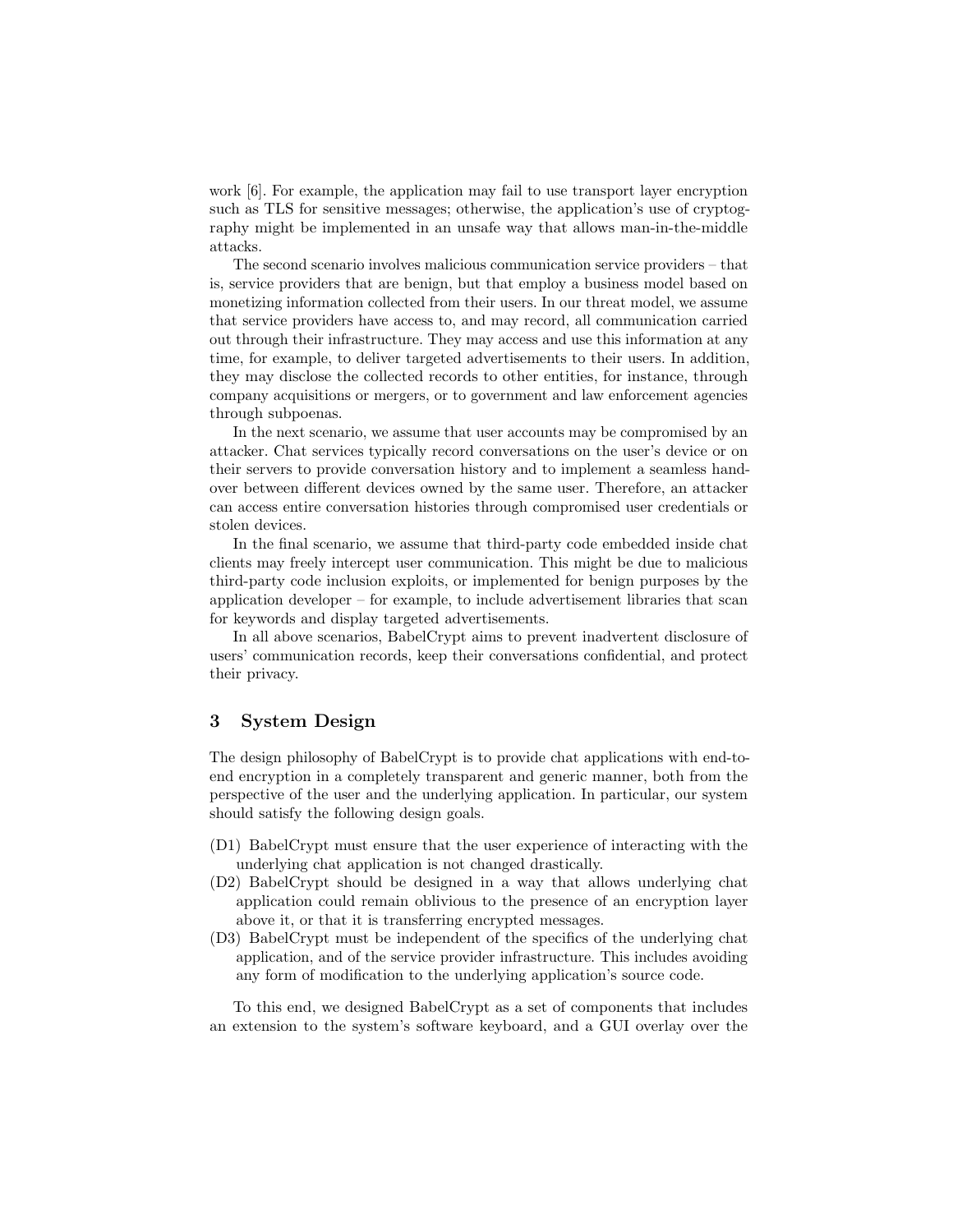

Fig. 1. The BabelCrypt system at work. The user types a message (1), when pressing send the keyboard encrypts the message and passes it to the application (2). The application sends the message (3). The application receives an encrypted message (4) and the overlay decrypts and displays the message to the user (5). Stages 3 and 4 are transparent to the user.

chat application screen. Users of chat applications type their messages through the BabelCrypt keyboard, just like they would interact with an ordinary keyboard, which encrypts the input on the fly and feeds it into the underlying application (D1). The GUI overlay automatically mimics the display of the chat application, and shows the decrypted plaintext where the underlying application would normally display the encrypted message  $(D1)(D2)$ . During this process, BabelCrypt operates as an independent layer between the user and the target application, acting as a cryptographic conduit while remaining oblivious to both (D3).

Figure 1 provides an overview of BabelCrypt. In the rest of this section, we will describe the design of the core components of BabelCrypt in more detail.

### 3.1 BabelCrypt Keyboard

The primary interface between BabelCrypt and the user is the BabelCrypt keyboard. This component is an enhanced software keyboard that is a substitute for the operating system's default keyboard. It functions like a typical keyboard would, but also makes it possible to encrypt user input on-the-fly when a private conversation is requested. Using an additional mode switch button added at the bottom row of the keyboard, the user is able to turn the on-the-fly encryption on or off so that the same keyboard could be used system-wide as an ordinary keyboard with applications that do not necessitate encrypted input. The current mode of operation is indicated by a distinct visual cue – in particular, by changing the background color of the keyboard so that the user does not accidentally send unencrypted messages (see Figure 2).

When the encryption mode is on, instead of directly passing key presses to the underlying application, the BabelCrypt keyboard buffers all input, and displays it to the user in an auto-complete-bar like "plaintext field". Only when the user presses the "Return" or "Send" key is the entered text encrypted, and passed to the application. This ensures that the plaintext is never exposed to the underlying applications which may potentially leak them to the service provider without the user's knowledge. The aforementioned plaintext field makes it possible for the user to securely view and edit the text before it is sent, instead of typing blindly.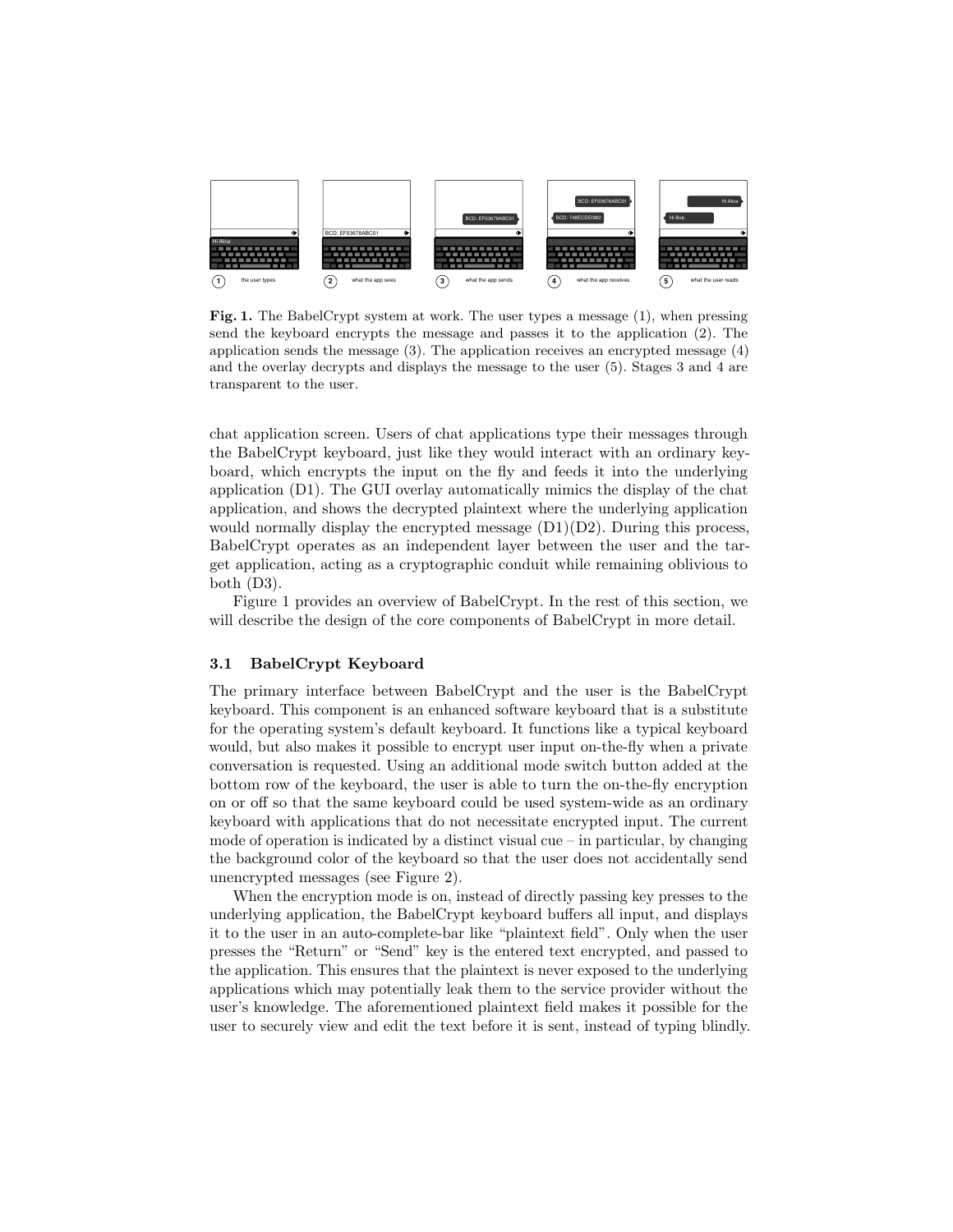The keyboard is also tasked with encoding the ciphertext into printable characters, and splitting it into multiple messages of smaller chunks if necessary so that the underlying chat application can correctly transfer the encrypted message to the remote end.

### 3.2 BabelCrypt Display Overlay

The BabelCrypt display overlay is the component responsible for detecting text encrypted using BabelCrypt on the screen, and displaying it back to the user in plaintext.

This component has two main tasks. First, it continuously monitors the current foreground application window for changes to the GUI, which would indicate a new sent or received message being displayed. When such a change is triggered, this component accesses the underlying application's GUI tree, and traverses all visible nodes in it searching for encrypted text. Once ciphertext is found, BabelCrypt decodes it back to its original binary representation and decrypts it. BabelCrypt then automatically inspects the geometry of the GUI element that contains the ciphertext, overlays a textbox on top of it, and displays the decrypted text where it would originally have appeared in the chat application. In this way, we keep the original look and feel of the application, and do not change the user experience significantly.

BabelCrypt display overlay is able to perform these tasks thanks to the Android Accessibility Framework [10]. Using the accessibility API, BabelCrypt is able to access and inspect the GUI layout of the applications on the screen, without requiring modifications or the instrumentation of the application code.

Finally, similar to the keyboard component, BabelCrypt displays plaintext overlays in a distinct color to alert the user to the fact that the message has been sent encrypted (See Figure 2).

#### 3.3 BabelCrypt Encryption Modes

BabelCrypt is designed with two encryption modes to support different use scenarios. Each mode provides different degrees of security guarantees and usability, allowing the users of the system the flexibility to pick the one that suits their needs. In this section, we describe these modes in more detail.

Encryption with Shared Secrets In this mode, BabelCrypt uses a basic shared secret scheme where the exchange of the cryptographic secret is delegated to the users (e.g., users share a password out of band).

The primary advantage of using this scheme is that no setup is necessary prior to running BabelCrypt; That is, users simply enter their passwords into a prompt, a key is derived from the password, and the users can immediately start exchanging messages. In addition, the communication history can be kept on the device or on the application servers in an encrypted form for future access by the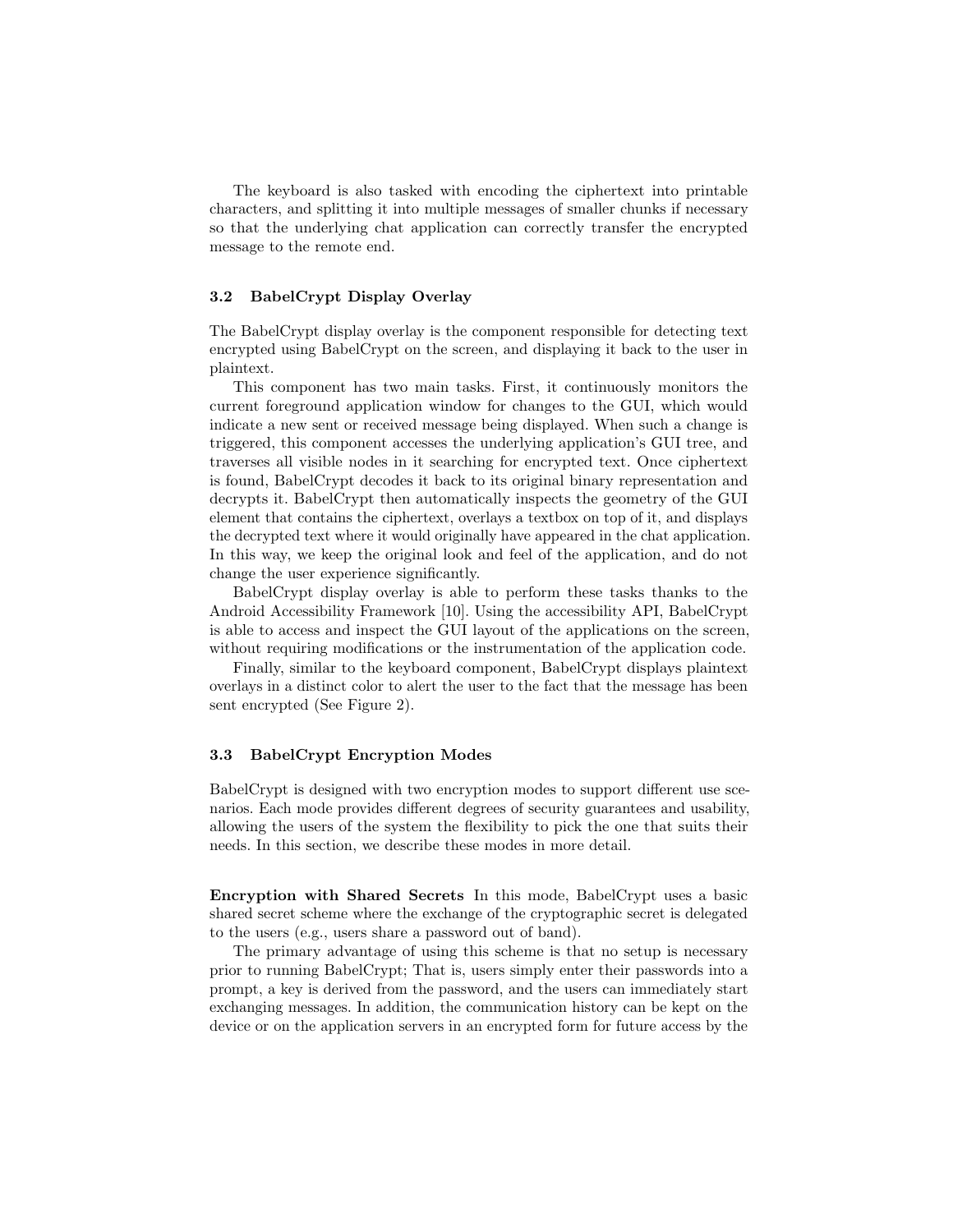user. Finally, it is relatively easy to adapt this scheme to multi-user chat rooms by simply sharing the password with all involved parties.

Of course, shared secret encryption has the significant disadvantage of providing less strict security, including no forward secrecy nor authentication. Therefore, this encryption mode is suitable for users who would like to keep their chat histories, and would like a quick conversation without any setup process.

Encryption with Key-Agreement Protocols This second encryption mode allows users to run a cryptographic protocol over the target chat application's message exchange mechanism with the help of BabelCrypt. In this way, protocols of arbitrary complexity can be executed, for example, to perform an authenticated key exchange.

While the specific properties of such an encryption scheme depends on the actual protocol used, in general, this encryption mode makes it possible to hold a private conversation with stricter security guarantees such as authentication and perfect forward secrecy.

The primary disadvantage of this mode stems from the fact that cryptographic protocols typically require several steps of message exchanges before a session key for encryption can be established. However, performing such an exchange automatically would necessitate either establishing a separate out-of-band communication channel between two BabelCrypt endpoints, or using the in-band channel where text messages are also exchanged for this purpose. While the former is impractical, the latter is not directly possible since BabelCrypt does not have direct and automatic control over the communication channel; it can only input text into the underlying chat application through the user interacting with the keyboard.

As a result, in order to use this mode, the user needs to perform a simple one-time initialization step for every target application prior to using Babel-Crypt with them. Specifically, the user needs to register with BabelCrypt the message entry box and the "Send" button of the application, so that BabelCrypt can subsequently inject protocol messages into the application and send them automatically without user interaction.

BabelCrypt handles both the task of registering these GUI components, and injecting messages, through the Android Accessibility Framework. Upon launching a chat application for the first time, the user needs to press a new "Set" button placed in the bottom row of the BabelCrypt keyboard which activates the registration mode. Next, the user touches the message entry box and the "Send" button on the screen, BabelCrypt intercepts these touch events, translates the touch coordinates to the corresponding GUI elements, and registers the resource identifiers corresponding to the message entry box and the button. Later, when message injection is required by the running protocol, BabelCrypt automatically traverses the application's GUI tree, locates the GUI elements corresponding to the saved identifiers, injects a message into the message entry box, and programmatically presses the "Send" button. Similarly, on the receiving side, BabelCrypt overlay traverses the GUI tree to find protocol messages displayed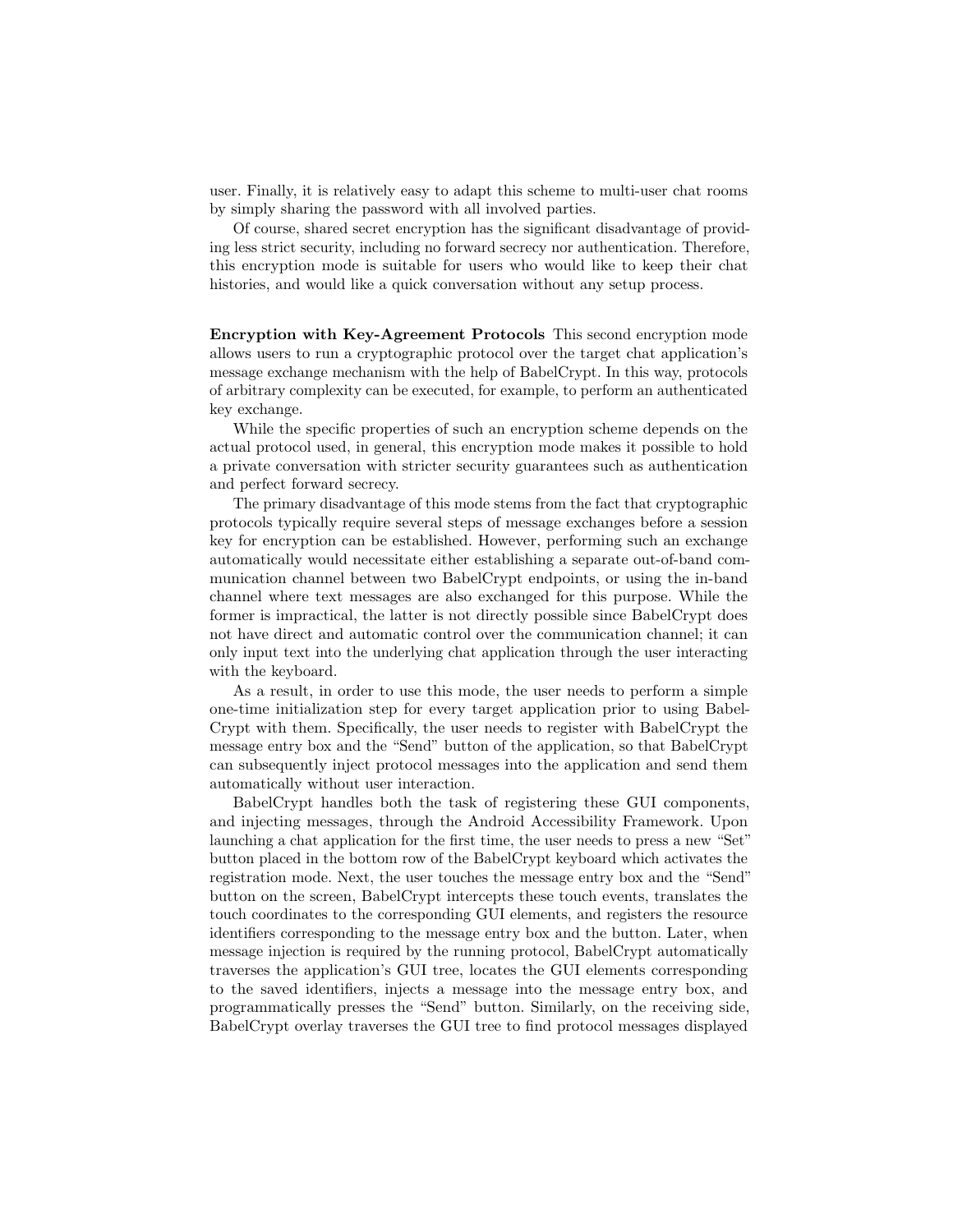

Fig. 2. An encrypted conversation displayed with BabelCrypt disabled on the left, and with BabelCrypt enabled on the right. Note that the background color of the keyboard and the overlay boxes change to indicate that a secure conversation is in progress.

by the chat application, and passes them to the encryption layer. In this way, after a simple initial setup, arbitrarily complex protocols can be automatically run without further user interaction.

## 4 Implementation

In the following, we provide details of our BabelCrypt prototype implementation and address some of the technical issues we elided in the previous sections.

### 4.1 Encryption Schemes

BabelCrypt currently supports one concrete encryption scheme for each of the two encryption modes it supports.

For encryption with shared secrets, we implemented a simple password-derived key scheme. Specifically, a 256-bit cryptographic key is derived from a pre-shared password using PBKDF2 with 10000 iterations. The encryption is performed using AES256 in CBC mode. IV values are transmitted along with the messages as we describe in the following sections.

For the more complex cryptographic protocol mode, we implemented the Off-the-Record Messaging (OTR) protocol, a protocol designed specifically for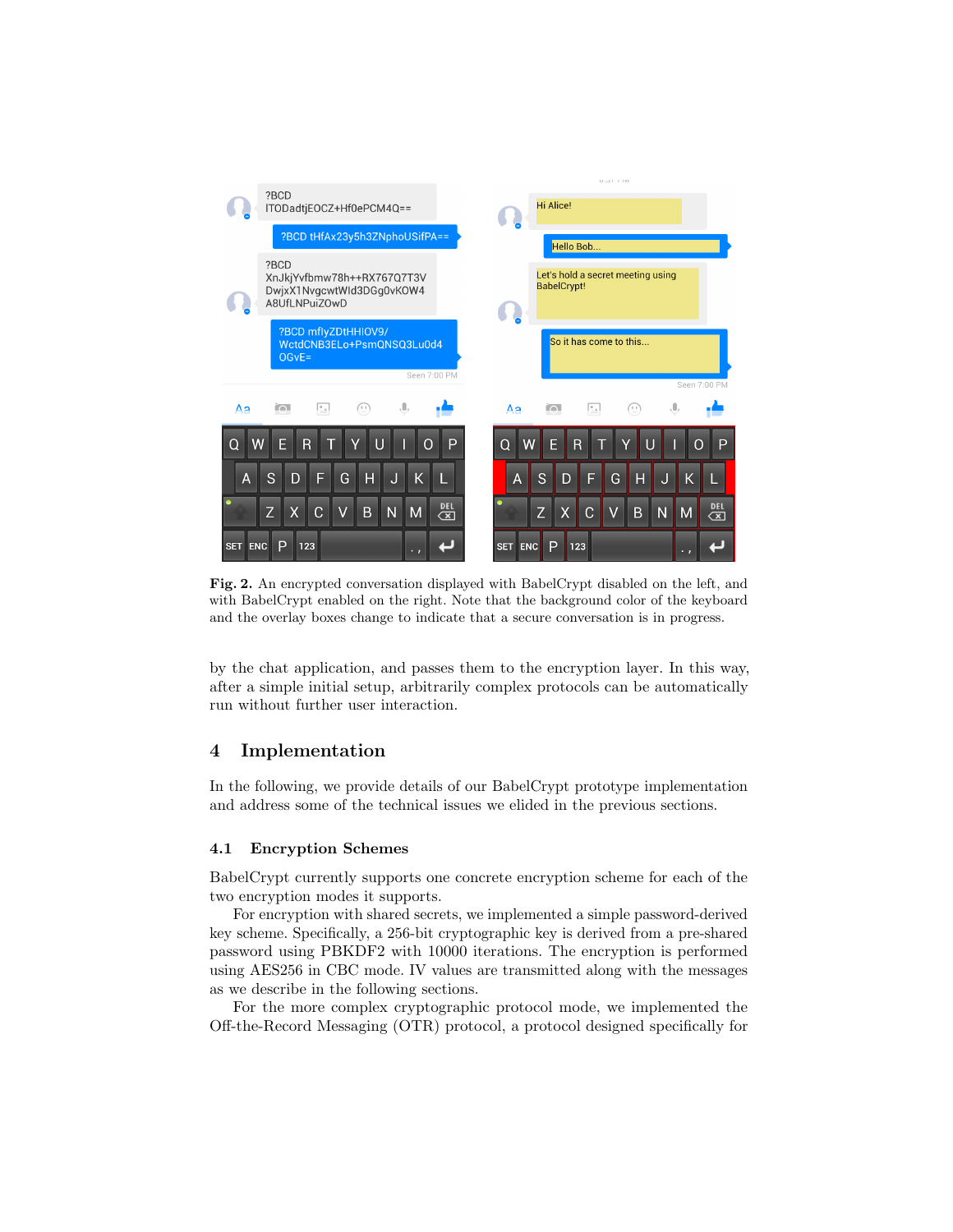text-based chat applications. It provides strong security guarantees such as perfect forward secrecy and deniable authentication, and is a good fit for BabelCrypt's security goals. Note that, however, OTR uses session keys that are periodically discarded, which makes it impossible to retrieve past conversation histories. OTR also does not support multi-user chat. As such, the simpler shared secret encryption mode still remains viable in different use cases.

#### 4.2 Message Formats

BabelCrypt employs two different types of messages, data messages and control messages. Data messages carry encrypted user input, while the control messages are used for transmitting injected protocol messages.

Data messages could either be as a 3-tuple  $\{BCD, IV, CIPHERTEXT\}$  if the shared-secret encryption mode, which requires sending the IV together with the message, is being used. Or, it could be a 2-tuple  $\{BCD, OTRMSG\}$  if OTR is active. Here, BCD (BabelCrypt Data) is a special sequence that indicates that the payload of this message should be decrypted and displayed. When traversing the GUI tree, the BabelCrypt overlay component identifies encrypted user input by searching for this special tag. Examples of encrypted and decrypted messages are shown in Figure 2.

Similarly, control messages are formatted as a 3-tuple  $\{BCC, ID, OTRMSG\}$ , where *BCC* (BabelCrypt Control) is a different sequence tagging control messages. When the overlay component encounters such a message in the display, it passes the payload MSG to the encryption layer. Note that this exchange of control messages is visible in the chat application's display since control messages are transmitted through the chat application just like a normal conversation. Obviously, these messages are not human-readable, and hence, clutter the screen. Unfortunately, it is not possible for us to remove those messages from the screen as, for security reasons, the Android accessibility framework does not allow the modification of the GUI of the underlying applications. Therefore, in order not to confuse the user, BabelCrypt instead overlays a textbox on the displayed message, showing a notification informing the user that a cryptographic protocol is running and the contents of the message should be ignored.

A final issue arises from the fact that chat applications typically display both the incoming and outgoing messages on the screen. As a result, when a control message is injected by BabelCrypt into the application, it appears on the screens of both endpoints. However, control messages should only be seen and processed by the remote end. In order to prevent the sender from processing the control message destined for the other end, each control message also includes a randomly generated ID value. The sender inserts this to a set of IDs that should be ignored prior to sending the message and, as a result, the overlay component skips this message when searching for tagged entries on the screen. Similarly, once the control message is processed at the remote end, it is also inserted into an ignore list so that the same message is not processed multiple times, for example, when a user scrolls the screen and a previously processed message is displayed.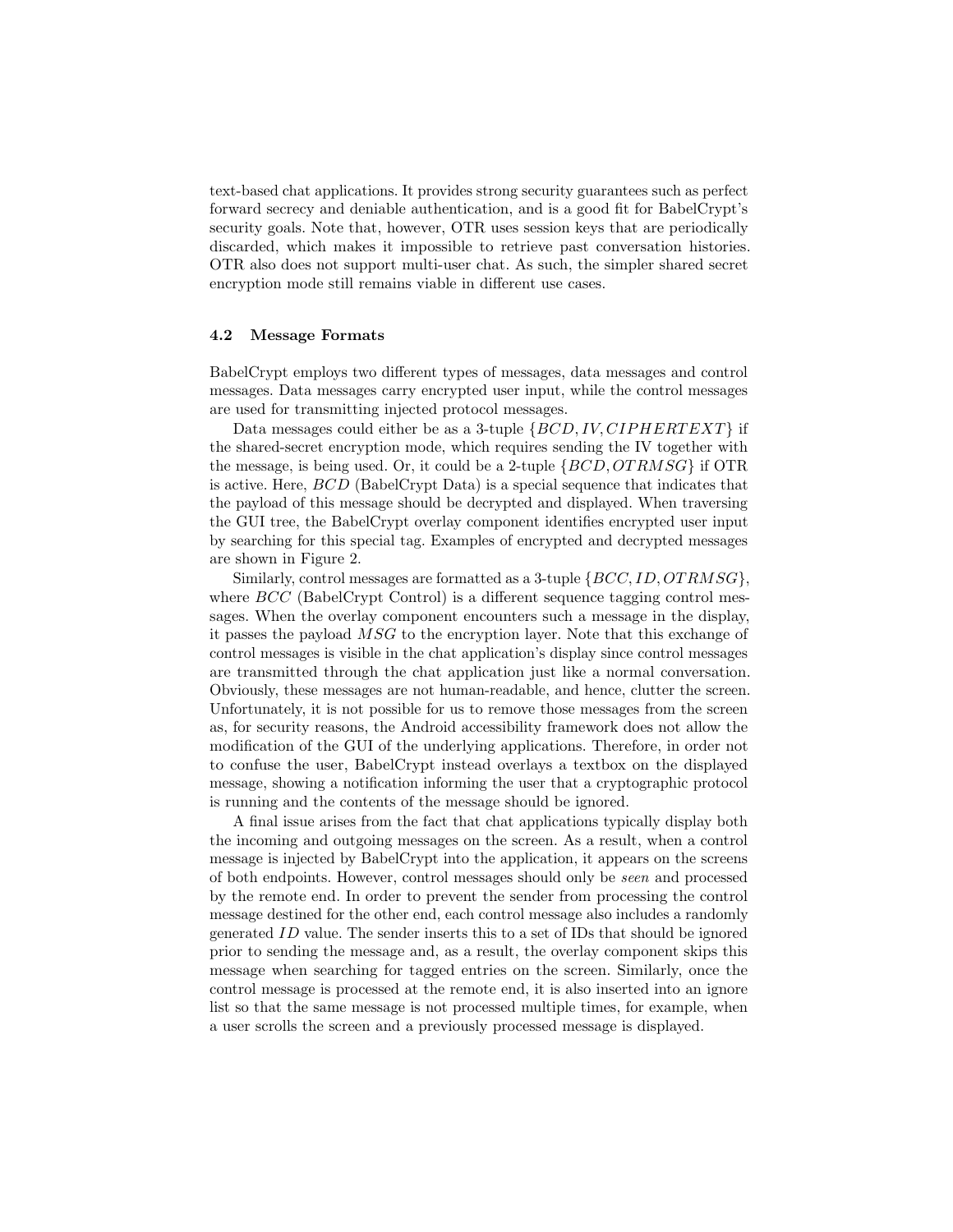## 5 Limitations

By design, the underlying chat applications are completely oblivious of Babel-Crypt. However, this can potentially lead to unexpected consequences when delivering encrypted messages. For instance, an application that does not allow the transfer of certain characters in the text, that transforms the messages in some way, or that otherwise has similar restrictions on the message format would break the integrity of BabelCrypt messages. Hence, the decryption on the remote end would be impossible. The keyboard component of our system is responsible for simple text encoding and splitting of messages, and we did not encounter applications requiring more sophisticated message handling in our tests; however, this possibility remains.

Another potential usability disadvantage is that some of the application features such as searching in the chat history would not be possible with BabelCrypt since the messages are stored in ciphertext. Likewise, features such as spell checking that could be performed inside an application need to be moved into the BabelCrypt keyboard as only the keyboard has access to plaintext input.

As previously noted, for secure communication protocols requiring automatic message injection, BabelCrypt necessitates a one-time setup during which the user interacts with the application's text entry box and message send button, and the system registers their GUI resource identifiers. While this approach makes BabelCrypt resonably robust against cosmetic changes to the underlying application's GUI, changes to resource identifiers may require the user to repeat the setup step, causing a minor disruption of the user experience.

Finally, BabelCrypt does not address the problem of sharing encrypted images, voice, or videos. This problem is outside the scope of this work.

## 6 Evaluation

In this section we describe our evaluation of BabelCrypt and show that it is compatible with prominent chat applications, that it does not incur a noticeable performance overhead, and that it does not have a significant negative impact on the user experience.

### 6.1 Applicability

In order to demonstrate that BabelCrypt works correctly with popular chat applications, we installed and extensively tested a set of popular applications found in the Android Marketplace. We verified that both shared password encryption and OTR modes correctly work in various applications such as the Facebook Messenger, WhatsApp, Tango, WeChat, Viber, and Skype. We note that although BabelCrypt is targeted at online messaging applications, it also works with SMS applications that display the messages as conversation flows. For instance, we verified that BabelCrypt works correctly with Go SMS [2].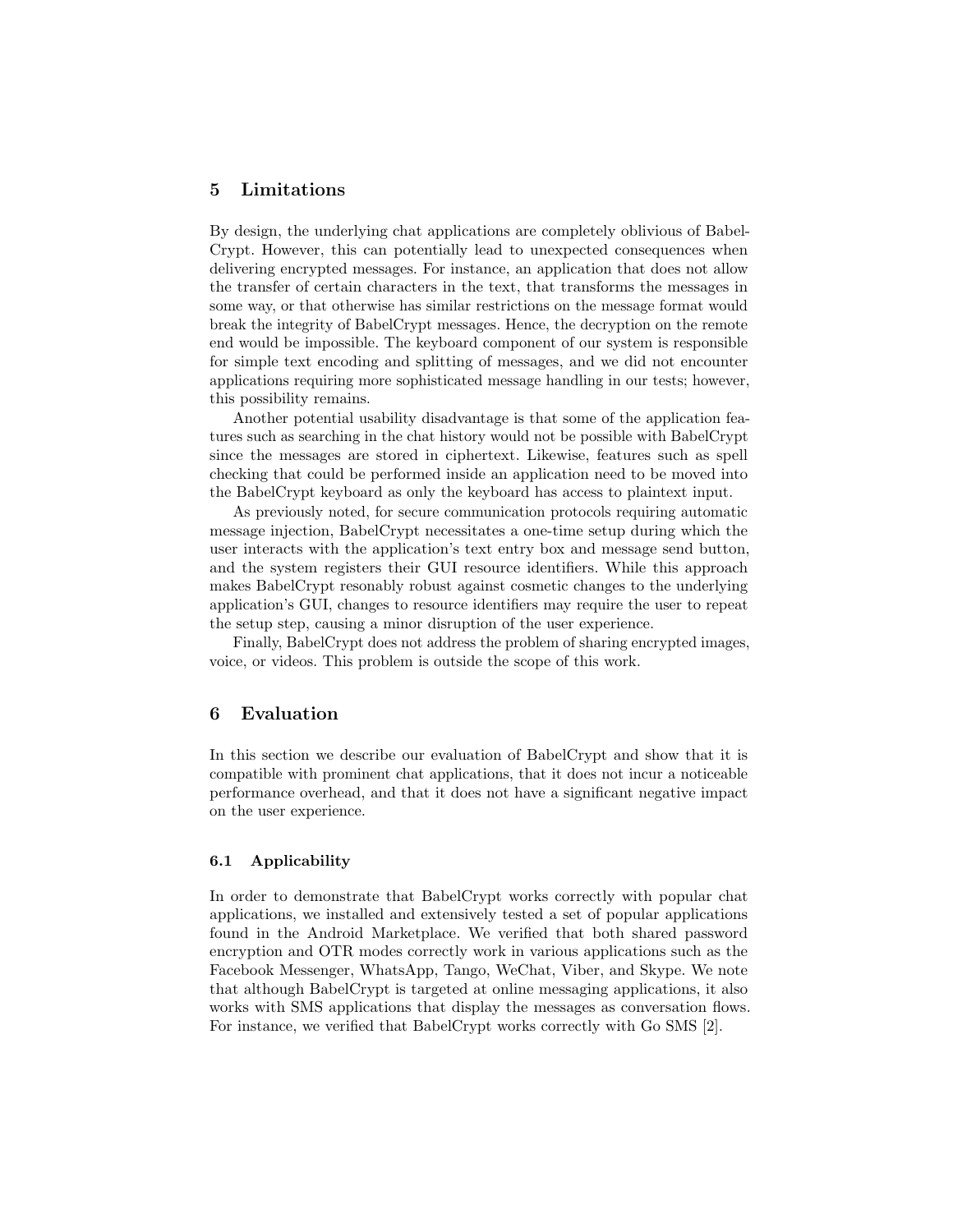Table 1. The results of a user study carried out with 40 participants, which demonstrate the usability of BabelCrypt.

| Metric                                                |  |  |  | Lower bound on<br>Min $Q_1$ Median Mean $Q_3$ Max 95% confidence interval |
|-------------------------------------------------------|--|--|--|---------------------------------------------------------------------------|
| Simplicity 75.00 75.00 100.00 91.88 100.00 100.0      |  |  |  | 88.09                                                                     |
| Appearance 50.00 75.00 75.00 75.62 81.25 100.0        |  |  |  | 70.04                                                                     |
| Likability 25.00 75.00 75.00 <b>74.38</b> 75.00 100.0 |  |  |  | 70.14                                                                     |

### 6.2 Performance

We were unable to reliably measure message round-trip times in our evaluation setup, due to factors such as network delays that lead to unpredictable latency in message delivery. Consequently, we opted to measure the performance by benchmarking the critical performance path of our system.

BabelCrypt has two execution paths that incur an overhead over the original chat application: the keyboard, and the display overlay. The keyboard is responsible for encrypting a single chunk of user input. However, the overlay component needs to traverse the entire GUI tree on each window content change, check GUI node contents for a match with the special BabelCrypt-tagged messages, and then process them, which typically includes decrypting several messages displayed on the screen at once. Thus, we chose to benchmark the overlay component since it represents the slowest path of execution in our system.

We have designed a macro benchmark that covers all of the above tasks performed by the BabelCrypt overlay. We triggered the whole process by manually sending encrypted messages to our test device from another remote device, and then measured the time for the overlay to finish detecting and processing all messages displayed on the screen. In our test setup, we used Facebook Messenger as the underlying chat application, and ran it on an off-the-shelf HTC One X smartphone. We have repeated the experiment 100 times and calculated the average runtimes. The results show that BabelCrypt incurred a performance overhead of 150.1 ms on the average, with a standard deviation of 69.0 ms, which indicates that the performance impact would not be detrimental to the user experience and that they would not have noticed a significant difference.

#### 6.3 Usability

In order to evaluate the usability of the system and determine the impact of BabelCrypt on user experience, we conducted a user study with 40 participants. We confirmed that all of the participants are smartphone users, and that they are familiar with using at least one online messaging application.

We define our criteria for usability using three separate metrics. Simplicity is defined as the ease of interaction with the chat application, appearance is the perceived visual aesthetics of the application's user interface, and, finally,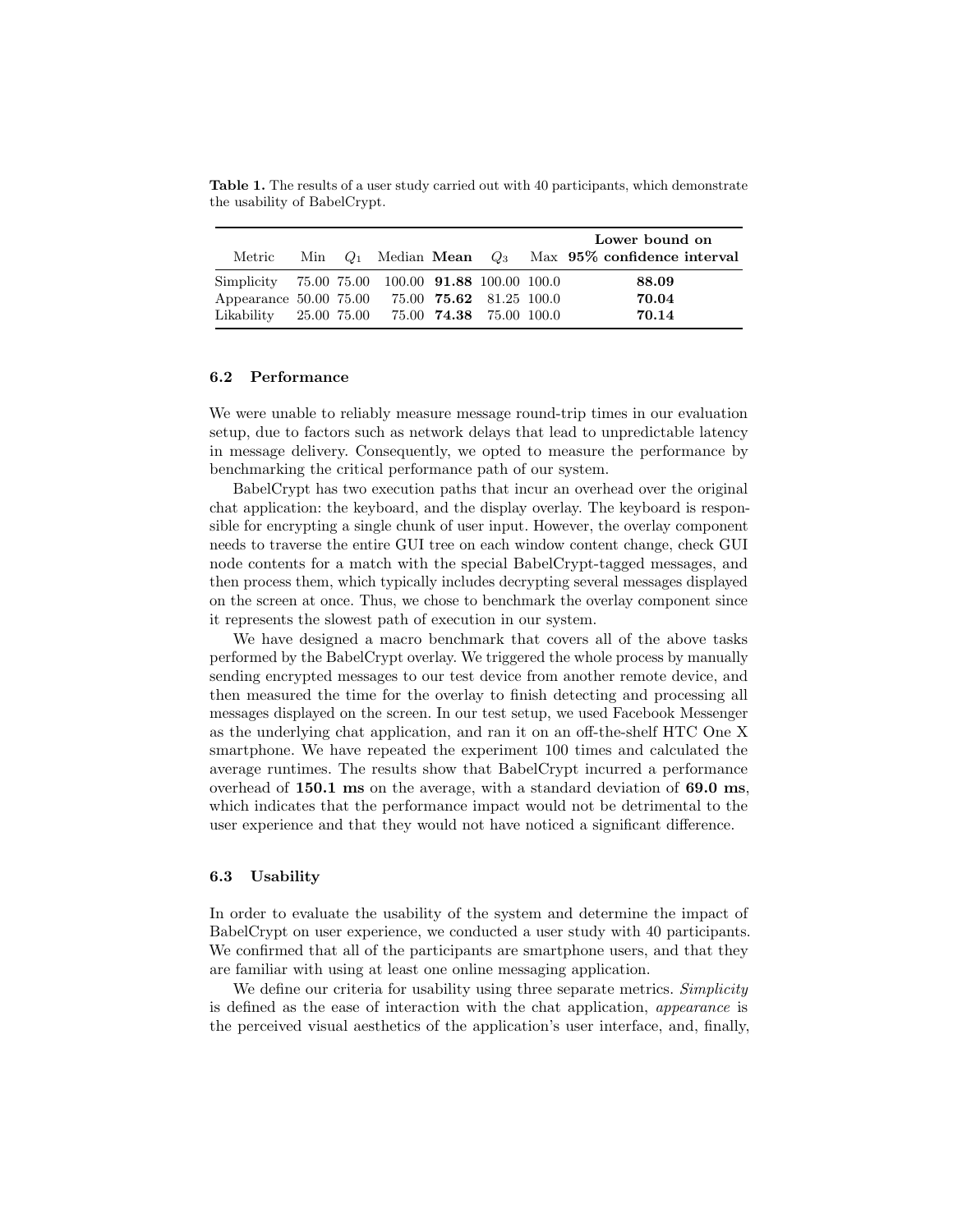likability captures the overall subjective experience of the user when interacting with the chat application.

In our study, we provided each participant with a Samsung Galaxy S3 smartphone loaded with Facebook Messenger, and asked them to exchange messages with a remote user. An experiment observer was tasked with responding to the participant's messages using another device, so that the participant can hold a realistic conversation with a human. The participants performed this task first with the vanilla messaging application, and then repeated the process with Babel-Crypt enabled. They were then given an exit survey and asked to compare their experience with the messaging application in the two experiments. Specifically, they were asked three questions to compare the BabelCrypt-enabled system to the original application for each of our usability metrics defined above, and rate their experience on a 5-point Likert scale, where a higher score indicates a positive opinion (e.g., that BabelCrypt is as easy to use as the original application) and a lower score indicates a negative response (e.g., that BabelCrypt is very hard to use). After collecting user responses, we have normalized the points to a value between 0 and 100 to calculate a score for each usability metric. Finally, we computed the average scores, and analyzed the results to calculate the lower bound on a 95% confidence interval as to represent the worst-case scores. These results and five-number summaries of the collected data are presented in Table 1.

These results show that, BabelCrypt provides a degree of simplicity that is similar to the original messaging application. For the remaining two metrics, user feedback remains well above average, demonstrating that BabelCrypt does not have a significant negative impact on the user experience.

## 7 Related Work

The concept of confidential communication is not new, and solutions such as Pretty Good Privacy (PGP) [8] have been available for many years. PGP allows the encryption of arbitrary data, and it is most suitable for the encryption of email contents and attachments. Standalone systems such as PGP have good security properties, but they unfortunately suffer from poor usability. That is, users need to be familiar with the concept of public-key cryptography, and often need to install plugins that interface with the messaging application. Furthermore, if the application does not support a plugin interface, integration becomes difficult. To overcome these issues, other secure communication solutions have been developed. In the following, we discuss various systems that provide comparable solutions to BabelCrypt, and discuss the differences as well as the advantages and disadvantages.

There are several secure-messaging systems that were created specifically for smartphones, such as TextSecure [13], Threema [16], ChatSecure [15], and SilentCircle [14]. All of these services have been specifically designed to provide secure communication, but are *standalone* solutions. That is, users have to adjust to a new service and application (often with a new GUI), they have to install new software, and most importantly, they can only securely communicate with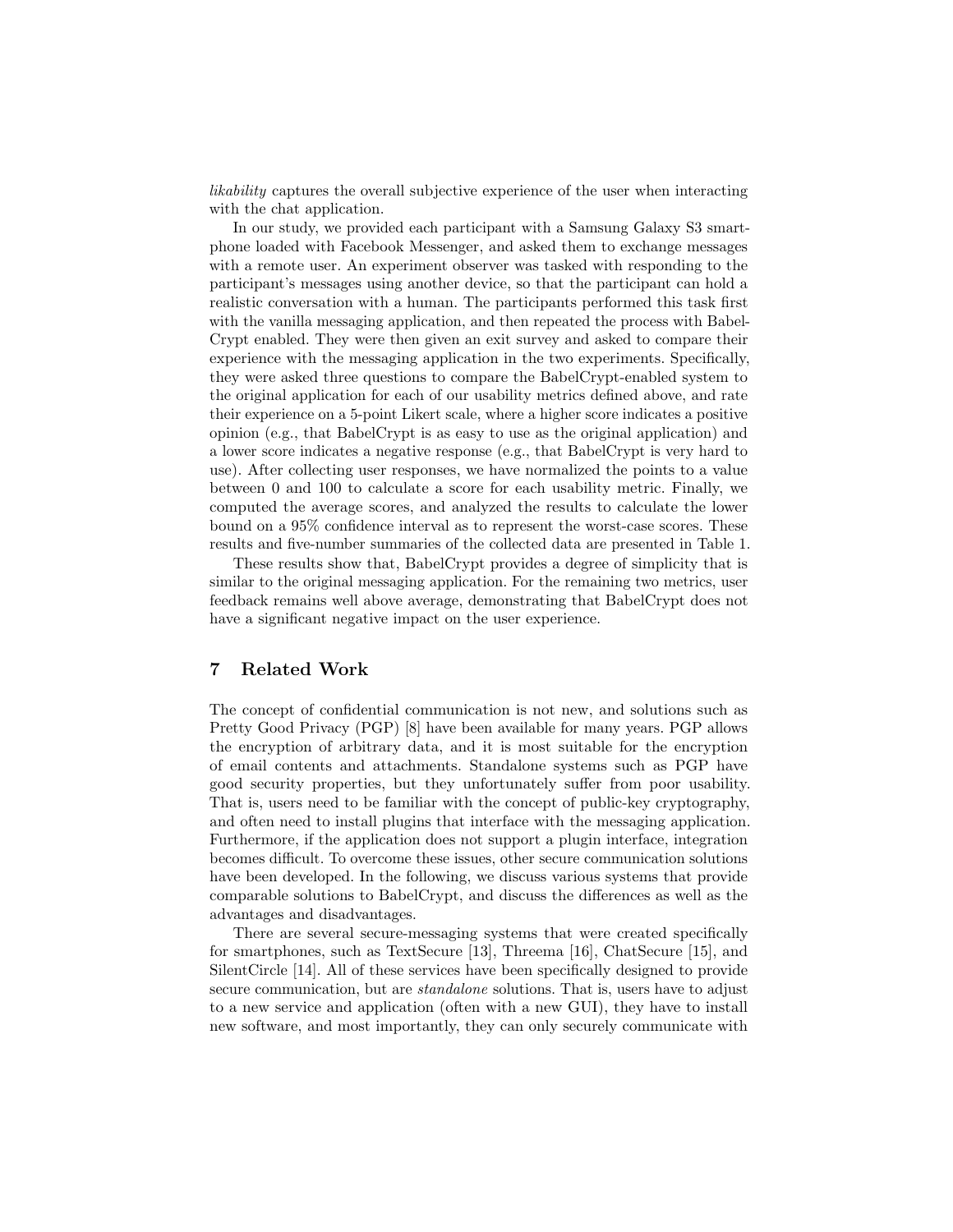contacts that are also using this service. In comparison, BabelCrypt has been designed to integrate with existing legacy services and the corresponding mobile applications. Therefore, the user can simply install BabelCrypt on her phone and continue to use existing applications such as WhatsApp and Skype without any disruption, or the need to add new contacts from scratch. However, our solution shares the above systems' limitation that all communicating parties need to install BabelCrypt on their devices.

Some chat clients, such as Pidgin [3] and Audium [1], come with a plugin architecture that allows third parties to develop application-specific plugins. Hence, security plugins such as Off-the-Record (OTR) [9] can be used to encrypt the communication between users even if the original protocol does not provide security features. Unfortunately, however, many popular messaging applications on smartphones (e.g., Viber, WhatsApp) do not provide a plugin architecture. BabelCrypt bridges this gap on the Android platform, and is able to secure arbitrary text-based messaging applications in a generic fashion. In other words, BabelCrypt can be seen as a universal plugin that is intended to work with any existing smartphone application.

In an alternative approach, repackaging-based systems such as Aurism [17], Dr. Android [11], I-ARM [5], and Bluebox [4] modify the original application binary in order to add privacy features such as message encryption. Repackaging solutions have the advantage that they run inside the application process, and thus, in theory, can completely integrate with the target application. Unfortunately, though, in practice, such solutions are often not very effective due to the high complexity of the messaging applications. Furthermore, the repackaging process has to be redone for every update of the target application, and these applications are sometimes be protected against reverse engineering attempts using obfuscation and other anti-reversing techniques. In comparison, BabelCrypt does not require any modification to the targeted messaging applications, and thus, works independently of the complexity of the underlying application. In addition, our solution is unlikely to be affected by application updates since we interact with the target application through the system keyboard, and by accessing the application GUI through the use of standard Android platform features.

A recent, and one of the conceptually closest systems to BabelCrypt is Mimesis Aegis [12]. Mimesis Aegis also aims to provide a solution that can work with arbitrary messaging applications on smartphones. The approach provides services such as message encryption and decryption and can provide a secure communication environment. However, it has the shortcoming that applicationspecific code needs to be developed for each application the user wishes to use (e.g., WhatsApp is not supported in the prototype as the authors have not implemented the application-specific GUI code). In contrast, BabelCrypt aims to be more generic, and works out-of-the-box with any arbitrary text-messaging application on a smartphone without the need to develop application-specific code. Moreover, a notable advantage of BabelCrypt over comparable solutions is that it is also able to automatically inject control messages in-band, using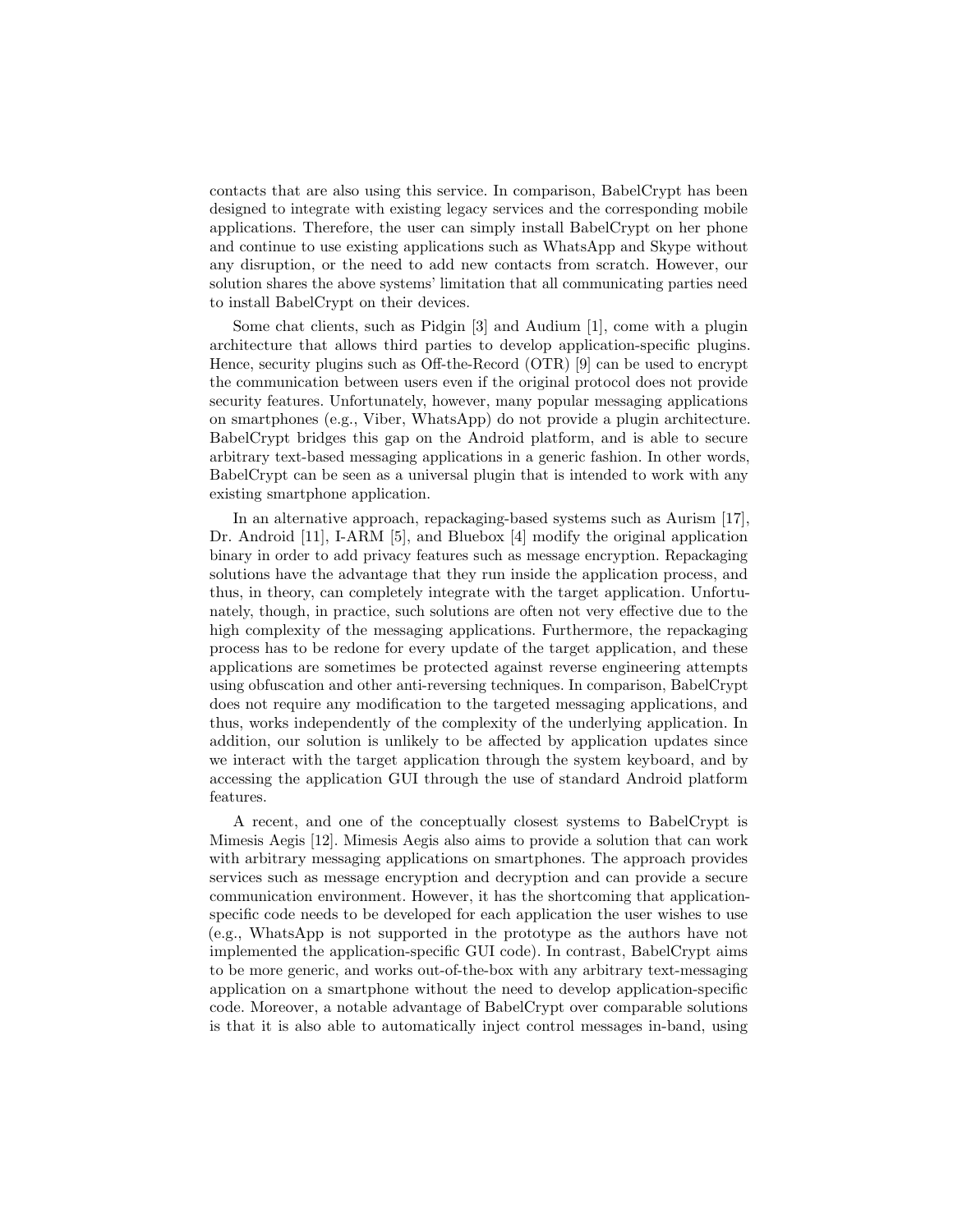the underlying application's message exchange mechanism, and thus, supports running arbitrarily complex encryption protocols such as OTR.

Recently, TextSecure and WhatsApp announced a collaboration to provide end-to-end security for messages exchanged using the WhatsApp mobile application and messaging service. While we laud this as a positive development for secure online communications, we also note that  $-$  to our knowledge  $-$  there are no plans to make WhatsApp's implementation of the TextSecure protocol open source or otherwise available for third party auditing. Therefore, BabelCrypt can provide an additional layer of assurance for privacy-concious users in this or similar scenarios.

## 8 Conclusion

Internet-based mobile messaging applications have become a ubiquitous and highly popular means of communication on mobile devices. Such services are often free-of-charge, and are available anywhere Internet connectivity is possible. Moreover, Internet-based mobile messaging has shown a significant growth in recent years due to the availability of inexpensive smartphones and tablets. Unfortunately, these messaging applications come at a cost in terms of privacy: Although the transport of the messages can be secured by the use of protocols such as TLS and are generally protected against man-in-the-middle attacks, the service provider can still (ab)use its power to record and store the exchanged messages indefinitely (e.g., to serve targeted ads to their users).

In this paper, we presented BabelCrypt, a generic, automated privacyenhancing system that addresses the problem of retrofitting arbitrary mobile chat applications with end-to-end encryption. Our system works by transparently interfacing with the original client applications supplied by the respective service providers. BabelCrypt does not require modifications to the individual applications, nor does it require knowledge of or customization for specific chat applications. Compared to similar, existing systems, BabelCrypt has the advantage that it is able to automatically inject control messages in-band, using the underlying applications message exchange mechanism. Thus, it supports running arbitrarily complex encryption protocols such as OTR for applications that have not been designed with an open API (e.g., WhatsApp). Furthermore, BabelCrypt does not significantly alter the original user experience of the messaging applications, and thus provides a valuable and practical generic next step towards usable end-to-end security for mobile communications.

Acknowledgment This work was supported by the Office of Naval Research (ONR) under grant N000141210165, National Science Foundation (NSF) under grant CNS-1116777, and Secure Business Austria. The authors would like to thank Erik-Oliver Blass for insightful discussions and valuable feedback.